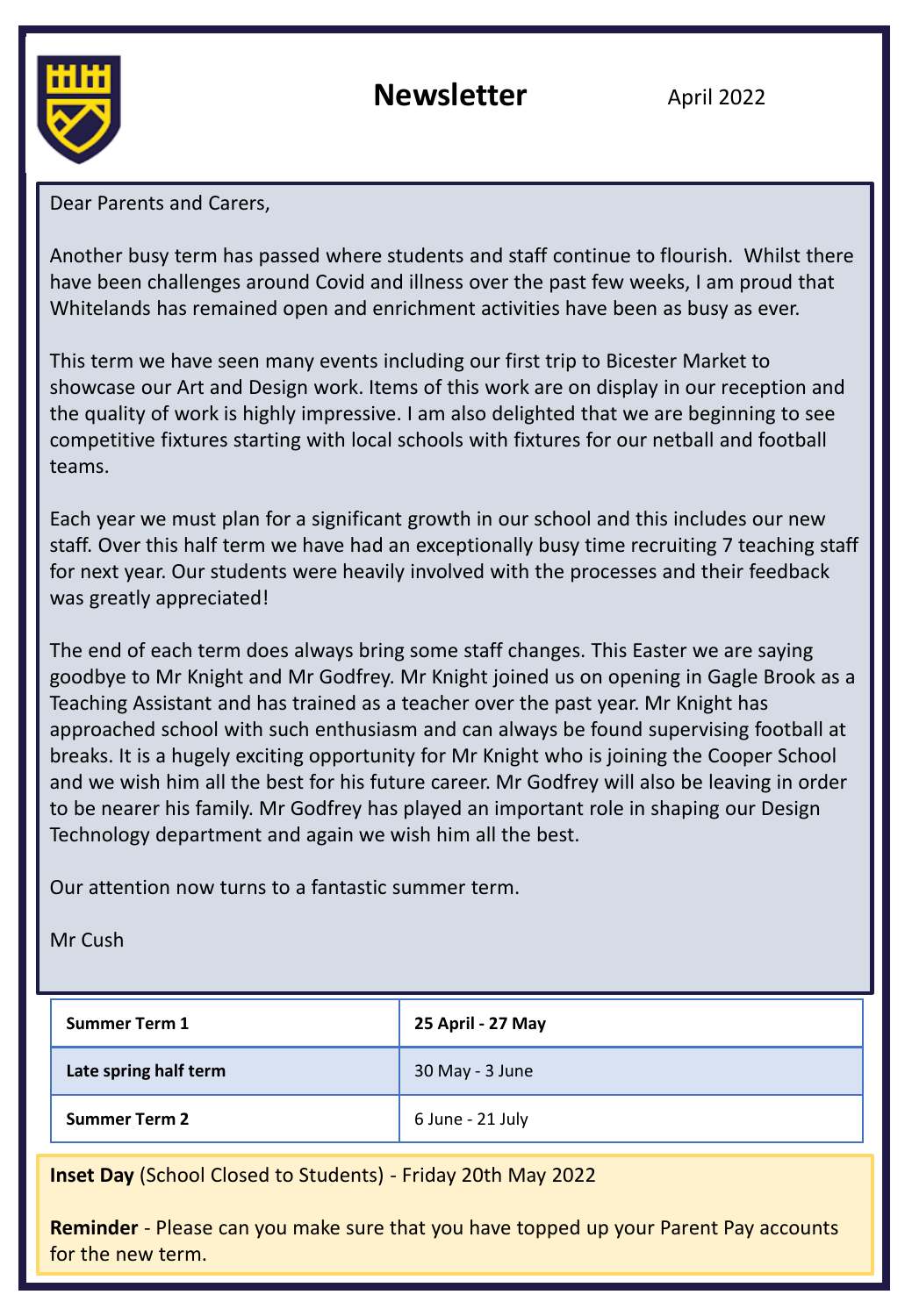

## **House points**

#### **Total House points**

**Year 7** 1st – Mandela 2nd – Franklin 3rd – Hillary 4th – Cavell

#### **Year 8**

1st – Franklin 2nd – Hillary 3rd – Cavell 4th –Mandela

#### **Overall**

1st – Franklin 2nd – Mandela 3rd – Hillary 4th – Cavell

Miss Dawe's Dream Team Term 4 Award: Maja Pieterwas

Mrs Peters' Sensational Student Award: Junior Kuzanga

#### **Top Individual House points**

#### **Year 7**

- 1. Cassius Pearce Bates
- 2. Conrad Richards
- 3. Ethan Waddup
- 4. Rafaella da Silva
- 5. Grace Hart
- 6. Dominika Adamczyk
- 7. Erin Horseman
- 8. Oliver Lamb
- 9. Laura Zebrowska
- 10. Roxy Byrnes

#### **Year 8**

- 1. Lili McKinnon
- 2. Amalia Lee
- 3. Isaac Starren
- 4. Thomas Samuel-Fagg
- 5. Ben Walker
- 6. Millie Jackson
- 7. Jack Happell
- 8. Joseph Stevenson
- 9. Finley Marshall
- 10. Megan Allmond

### **Fixtures**

The Year 8 Football team played their first competitive fixture this week, beating The Bicester School 7-0. An outstanding performance by the team including two hat tricks. The goal scorers were Junior (3), Finley (3) and Ashton (1). Congratulations!

Whitelands Academy welcomed Akeley Wood in their first competitive netball game for both Year 7s and Year 8s. Whitelands Year 7s took an early lead with Chloe and Laura scoring the first points not long into the game. Our defence did a great job of marking Akeley Wood's players. As the game went on Whitelands kept up the pressure adding more goals. Akeley Wood continued to battle back but only managed to get 4 goals during the game. Whitelands continued to score and defend well, with the game ending 11-4 to Whitelands. An excellent performance played by every player.

Bailee, 7M, Goal Defence

The Year 8 netball team also won their game, beating Akeley Wood 12-3. Well done!